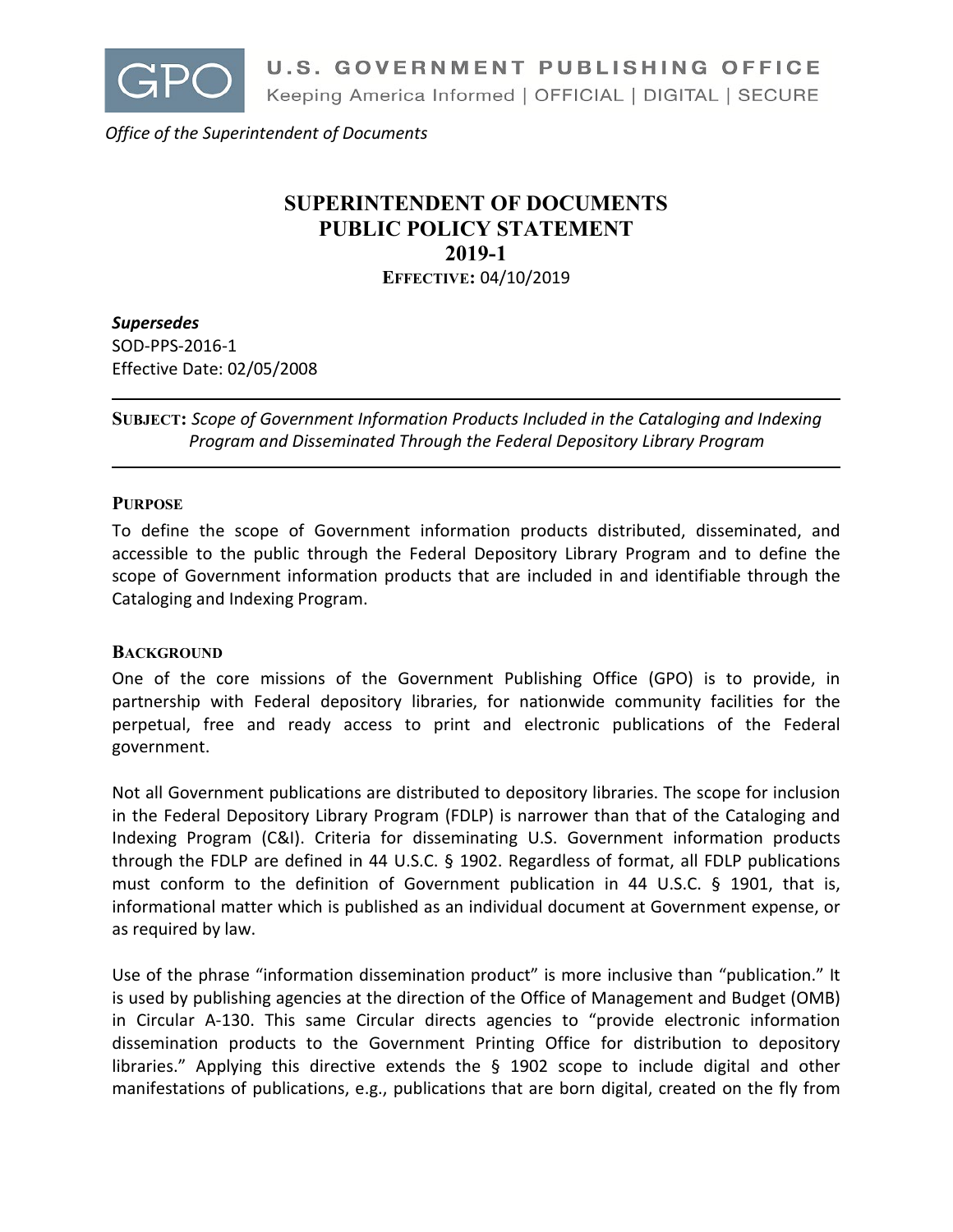databases, or Government data sets in general. This approach for publishing agencies is consistent with 44 U.S.C.  $\S$  4101(a)(2), which authorizes the Superintendent of Documents to provide online access to … "other appropriate publications distributed by the Superintendent of Documents."

Federal agencies are responsible for their information dissemination products and, therefore, determine the classification (security level) and access restrictions of them. The criteria for product content remain unchanged.

Authority and criteria for inclusion in the C&I program are found in 44 U.S.C. §§ 1710-1711.

The underlying criteria for acquiring publications for the FDLP and C&I have not changed nor have the principles of Government information changed in the transition from a tangible paperbased program to an electronic information dissemination program. Section 1902 must be viewed and applied so as to meet the demands of the rapidly changing information environment and Federal agency publishing directives.

# **POLICY**

The scope of tangible materials for the FDLP includes all published Federal information products, regardless of format or medium, which are of public interest or educational value or produced using Federal funds. In certain circumstances this includes Government products protected under copyright. Exceptions are those products:

- For official use only or for strictly administrative or operational purposes that are not of public interest or have educational value.
- Classified for reasons of national security.
- The use of which is constrained by privacy considerations.
- That must be sold by the publishing agency in order to be self-sustaining ("cooperative publications").
- Protected under copyright **and** the Government does not have rights to publish, or otherwise use the work for Federal purposes.

The scope of materials for the C&I program includes all published Federal information dissemination products, not confidential in character, including those that may be protected under copyright. Out of scope products include those classified for reasons of national security and those where the use is constrained by privacy considerations.

All Federal information dissemination products published on an agency's (or an agency's official partner's) publicly accessible website and originating from or funded by the agency are intended for public use and are to be considered in scope for both the FDLP and C&I.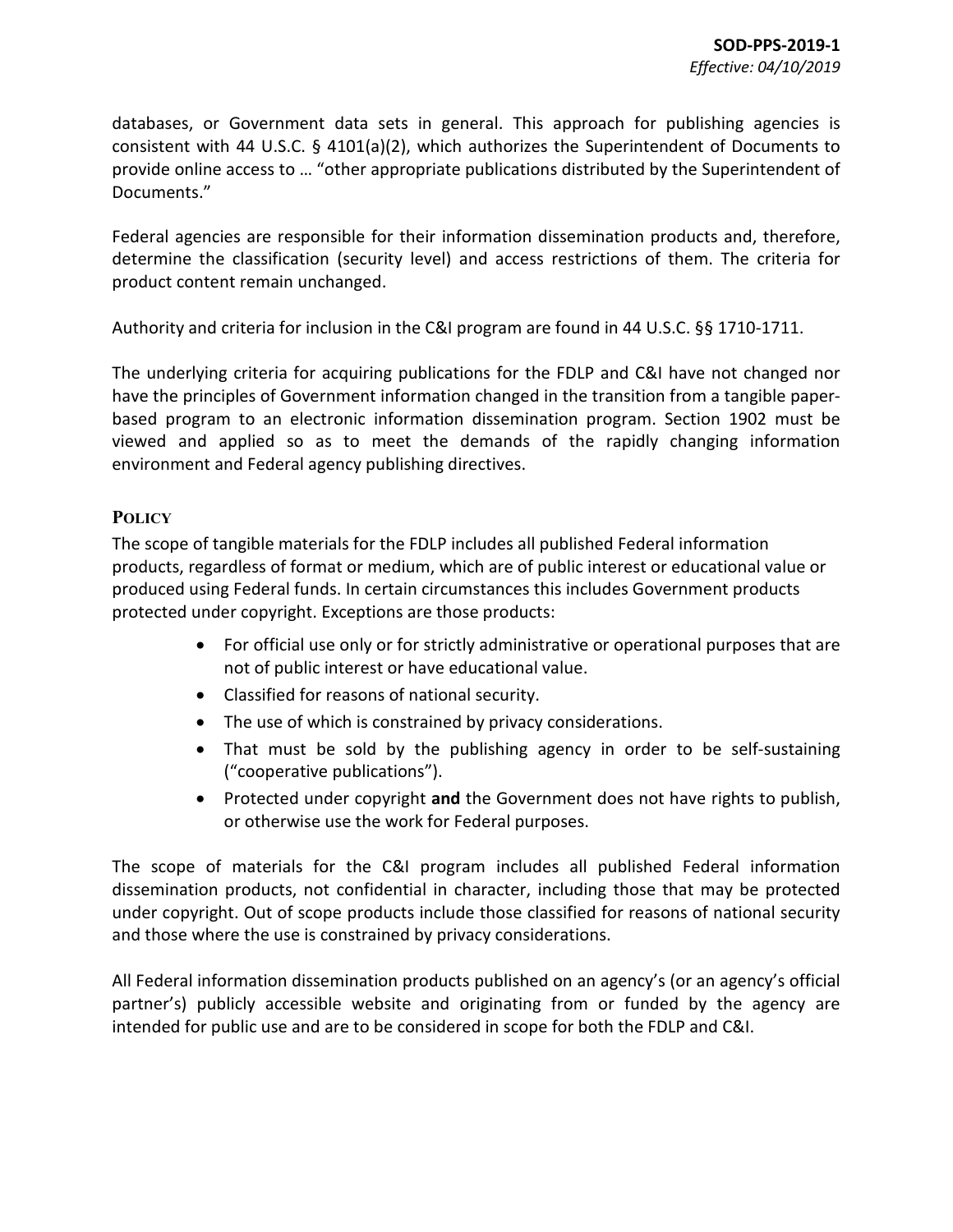## **DEFINITIONS**

| Federal electronic information               | Federal public information stored electronically (44 U.S.C.<br>§ 4104. Definition)                                                                                                                                                                  |
|----------------------------------------------|-----------------------------------------------------------------------------------------------------------------------------------------------------------------------------------------------------------------------------------------------------|
| Government electronic information<br>service | The system or method by which an agency or its authorized<br>agent provides public access to Government information<br>products via a telecommunications network (Report to the<br>Congress)                                                        |
| Government information product               | A discrete set of Government information, either conveyed<br>in a tangible physical format including electronic media, or<br>made publicly accessible via a Government electronic<br>information service (Report to the Congress)                   |
| Government publication                       | Informational matter which is published as an individual<br>document at Government expense, or as required by law<br>(44 U.S.C. § 1901. Definition of Government publication)                                                                       |
| Information dissemination product            | Any book, paper, map, machine-readable material,<br>audiovisual production, or other documentary material,<br>regardless of physical form or characteristic, disseminated<br>by an agency to the public (OMB Circular A-130)                        |
| Work of the United States<br>Government      | A work prepared by an officer or employee of the United<br>States Government as part of that person's official duties. In<br>accordance with 17 United States Code § 105, a work of the<br>U.S. Government is not subject to copyright protections. |

### **PRINCIPLES OF GOVERNMENT INFORMATION**

- The public has the right of access to government information.
- Government has the obligation to disseminate and provide broad public access to its information.
- Government has an obligation to guarantee the authenticity and integrity of its information.
- Government has the obligation to preserve its information.
- Government information created or compiled by government employees or at government expense should remain in the public domain.